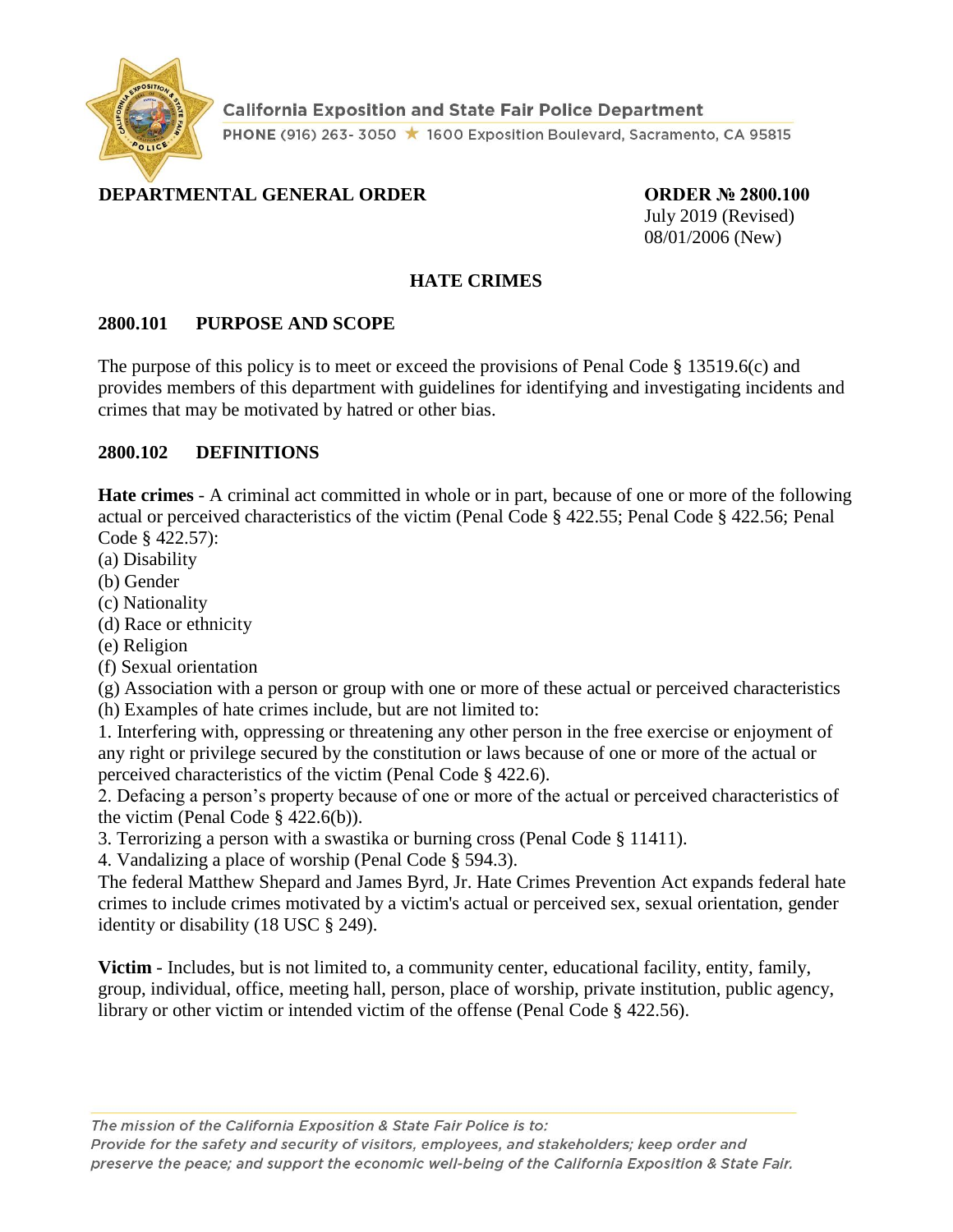### **2800.103 POLICY**

The California Exposition & State Fair Police Department recognizes and places a high priority on the rights of all individuals guaranteed under the state and federal constitution and incorporated in state and federal law.

## **2800.104 PREVENTION AND PREPARATION**

While it is recognized that not all crime can be prevented, this department is committed to taking a proactive approach to preventing and preparing for likely hate crimes by, among other things: (a) Make an affirmative effort to establish contact with persons and groups within the community, who are likely targets of hate crimes and forming networks that address prevention and response. (b) Accessing assistance by, among other things, activating the California Department of Justice Hate Crime Rapid Response Protocol when necessary.

(c) Providing victim assistance and follow-up as outlined below, including community follow-up. (d) Educating community and civic groups about hate crime laws.

(e) Establishing a community relations liaison to work with community organizations and leaders to coordinate public meetings, local group meetings and school assemblies on recognizing, preparing for and preventing hate crimes.

### **2800.105 INVESTIGATIONS**

Whenever any member of this department receives a report of a suspected hate crime or other activity that reasonably appears to involve a potential hate crime, the following should occur: (a) Assigned officers should promptly contact the victim, witness or reporting party to investigate the matter further as circumstances may dictate

(b) A supervisor should be notified of the circumstances as soon as practical.

(c) Once in-progress aspects of any such situation have been stabilized (e.g., treatment of victims, apprehension of suspects at the scene), the assigned officers should take all reasonable steps to preserve evidence that establishes a possible hate crime.

(d) Based upon available information, officers should take appropriate action to mitigate further injury or damage to potential victims or the community.

1. Officers should contact the property owner to remove any evidence that cannot be physically removed (i.e., painted words or signs on a wall) by the officer once the offense is documented. (e) The assigned officers should interview available witnesses, victims and others to determine what circumstances, if any, indicate that the situation may involve a hate crime.

1. No victim of or a witness to a hate crime who is not otherwise charged with or convicted of a crime under state law may be detained for or turned over to federal authorities exclusively for any actual or suspected immigration violation (Penal Code § 422.93(b)).

2. Statements of victims and witnesses should be audio or video recorded if practicable.

(f) Depending on the situation, the assigned officers or supervisor may request additional assistance from detectives or other resources. (g) The assigned officers should include all available evidence indicating the likelihood of a hate crime in the relevant reports. All related reports should be clearly marked as "Hate Crimes" and, absent prior approval of a supervisor, should be completed and submitted by the assigned officers before the end of the shift.

(h) The assigned officers will provide the victims of any suspected hate crime with a brochure on hate crimes (Penal Code § 422.92). Such brochures will also be available to members of the general